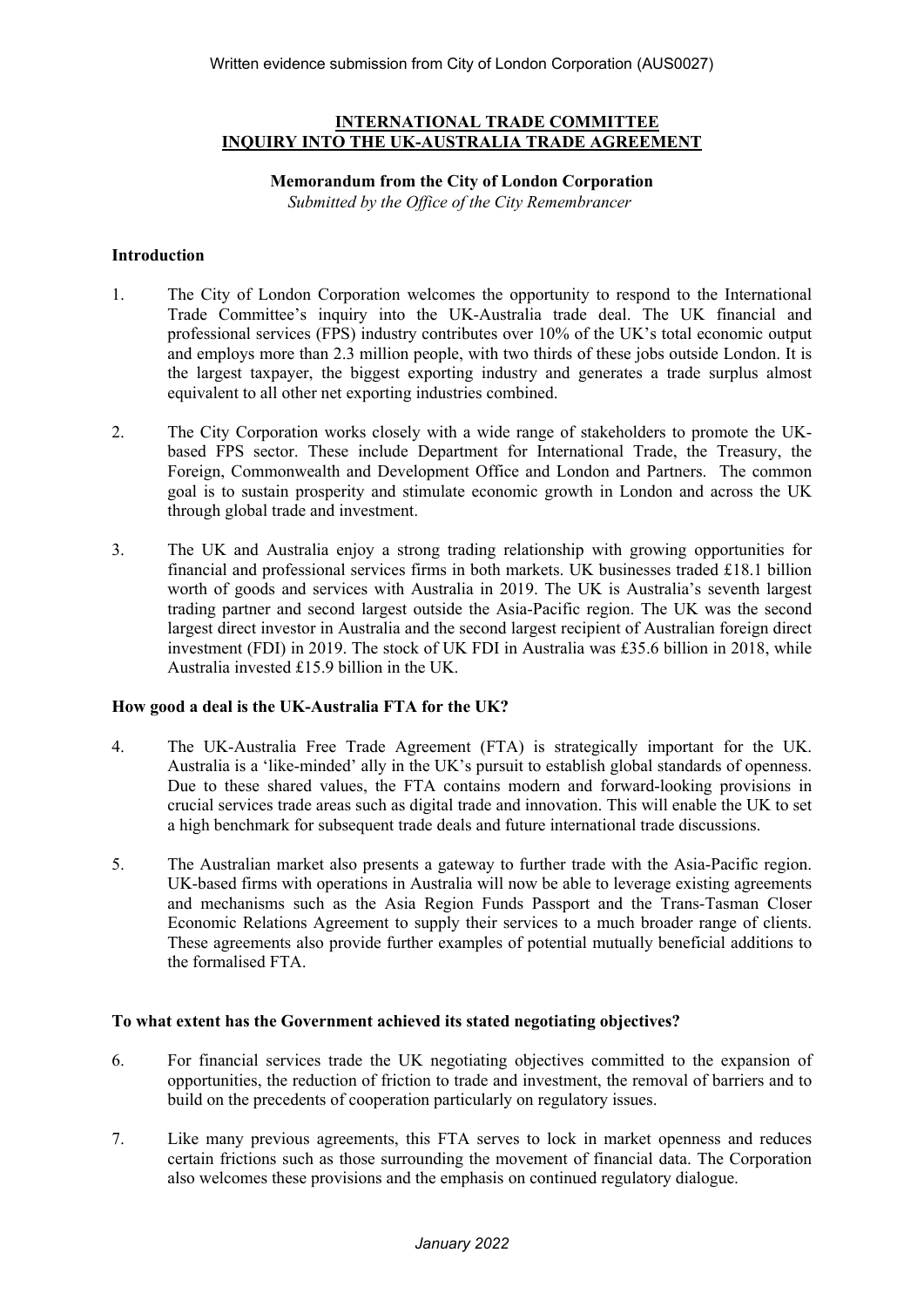- 8. As highlighted in the report, ['UK](https://www.cityoflondon.gov.uk/supporting-businesses/economic-research/research-publications/uk-cross-border-trade-in-services-with-australia) [Cross](https://www.cityoflondon.gov.uk/supporting-businesses/economic-research/research-publications/uk-cross-border-trade-in-services-with-australia) [Border](https://www.cityoflondon.gov.uk/supporting-businesses/economic-research/research-publications/uk-cross-border-trade-in-services-with-australia) [Trade](https://www.cityoflondon.gov.uk/supporting-businesses/economic-research/research-publications/uk-cross-border-trade-in-services-with-australia) [in](https://www.cityoflondon.gov.uk/supporting-businesses/economic-research/research-publications/uk-cross-border-trade-in-services-with-australia) [Services](https://www.cityoflondon.gov.uk/supporting-businesses/economic-research/research-publications/uk-cross-border-trade-in-services-with-australia) [with](https://www.cityoflondon.gov.uk/supporting-businesses/economic-research/research-publications/uk-cross-border-trade-in-services-with-australia) [Australia'](https://www.cityoflondon.gov.uk/supporting-businesses/economic-research/research-publications/uk-cross-border-trade-in-services-with-australia) market access barriers in FPS are more usefully addressed through enhanced regulatory cooperation which fall outside  $FTA$  provisions.<sup>1</sup> Enshrining a framework for regulatory cooperation dialogues in trade agreements provides greater regulatory and market certainty for ongoing regulatory cooperation. It also signals a firm commitment to continued collaboration between the UK and Australia. Furthermore, the embedding of principles of such as deference is valuable in setting the tone for both parties and establishing an overarching goal for these discussions.
- 9. Ensuring the success of the dialogue will require both continual government to government engagement at all levels and ongoing industry input. Accordingly, the City of London Corporation stands ready to facilitate industry input into the UK-Australia financial regulatory dialogue. This engagement and input should seek to emulate the mechanisms established surrounding the UK-US Financial Regulatory Working Group, the acting UK-US regulatory dialogue, which features the inclusion of financial and professional services industry input through the British American Finance Alliance.

### **To what extent does the FTA deliver on the UK-Australia Agreement in Principle?**

10. The Agreement in Principle (AIP) contained limited detail on the provisions being agreed for services trade in the FTA. It is therefore not possible to critically assess the FTA against the AIP. In future trade negotiations, a greater level of detail in AIPs on services trade would be welcome.

### **How are the terms of the FTA between the UK and Australia likely to affect you, your business or organisation, or those that you represent?**

- 10. The FTA serves to lock in market openness for **financial services** firms which is welcome from the perspective of business continuity. Having these provisions enshrined in law provides a degree of certainty for firms. This not only lays the groundwork for both countries to build upon in future discussions, but also allows for firms to make business decisions along a longer time horizon than would be possible otherwise.
- 11. FPS firms have highlighted the challenges around **business mobility** and temporary visas. The movement of highly skilled professionals enables the transfer of knowledge and expertise which is often crucial for firms. Complicated mechanisms and immigration structures can create unwieldy administrative burdens for firms and hamper this movement. The relaxation of labour market testing as well as doubling the length of stay for intra corporate transferees from 2 years to 4 years should help alleviate some of the uncertainty and bureaucracy around the movement of people.
- 12. The Corporation welcomes the emphasis on **digital trade.** The innovation chapter and accompanying commitment to establish a dialogue which plays a role in the development of international standards and facilitating trade in emerging technologies is very welcome. With the increase in digitalisation of trade, many firms are concerned that the patchwork of differing regulations will make cross border trade more challenging. The UK should aspire to play a leading role in developing international consensus around technology and trade policy approaches particularly in newer areas.

<sup>1</sup> City of London Corporation, *UK cross-border trade in services with Australia*, available at:

https://www.cityoflondon.gov.uk/supporting-businesses/economic-research/research-publications/uk-crossborder-trade-in-services-with-australia